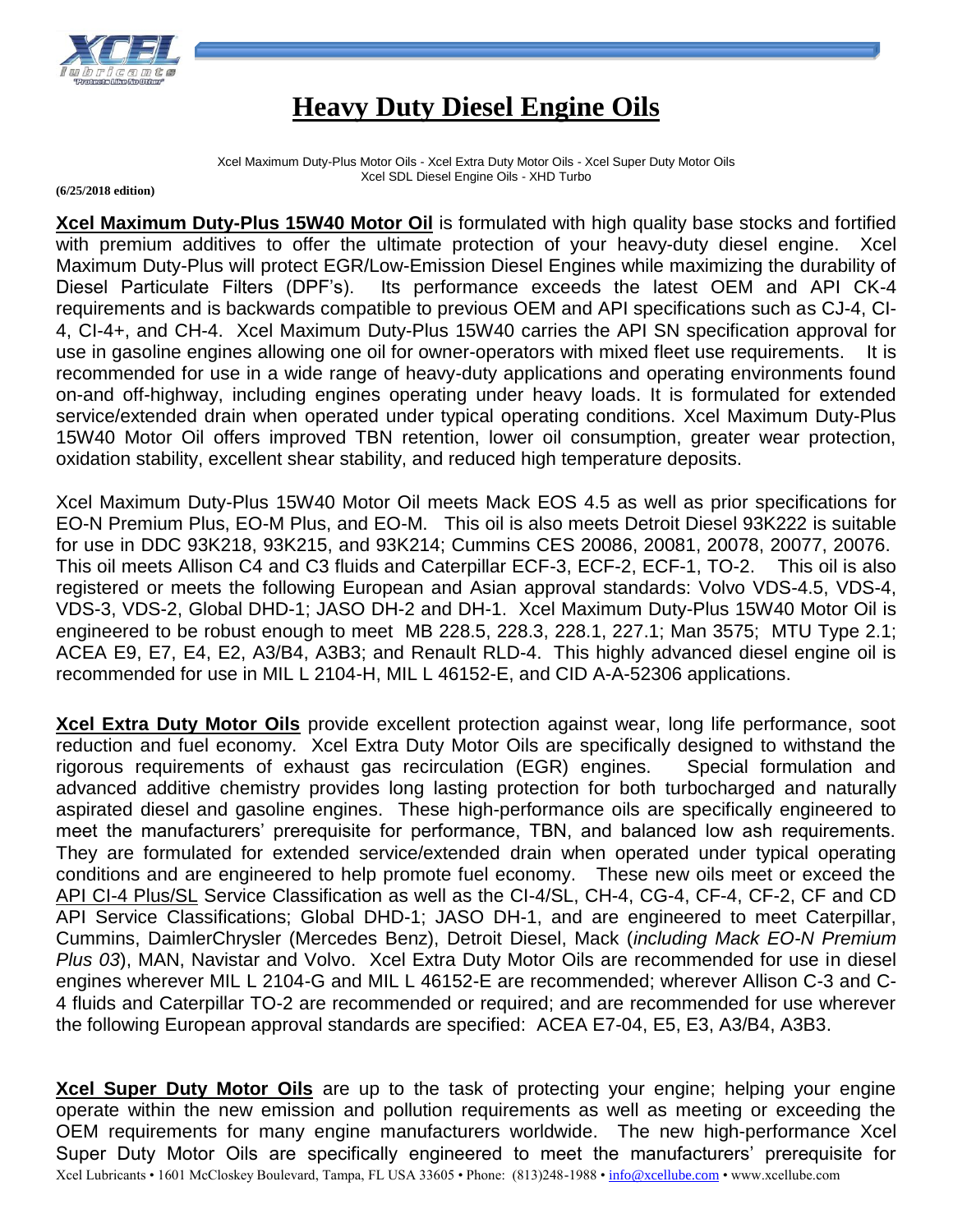

performance, TBN, and balanced low ash requirements. They will deliver superior long-lasting protection for both turbocharged and naturally aspirated diesel and gasoline engines, including those engines that have exhaust gas recirculation (EGR) systems. They are formulated for extended service/extended drain when operated under typical operating conditions and are engineered to help promote fuel economy.

These new oils meet or exceed the CI-4/SL API Service Classifications as well as the CH-4, CG-4, CF-4, CF-2, CF and CD API Service Classifications; Global DHD-1; and JASO DH-1. Xcel Super Duty Motor Oils are recommended for use wherever MIL L 2104-G and MIL L 46152-E are recommended; wherever Allison C-3 and C-4 fluids and Caterpillar TO-2 are recommended or required; and are recommended for use wherever the following European approval standards are specified: ACEA E7-04, E5, E3, A3/B4, A3B3.

**Xcel SDL Diesel Engine Oils** are high quality detergent motor oils recommended for diesel and gasoline engines manufactured by American, European, Korean, Japanese and other engine manufactures from around the world. These oils are manufactured to meet the requirements of API CH-4, CG-4, CF-4, CF-2, CF / SJ as well as European ACEA A3/B4, A3/B3, E5, E4, E3, E2 and E1. They are manufactured from select blends of high quality base oils and additives to promote long engine life, protect against rust, corrosion and harmful oxidation, and are designed to help reduce engine wear and oil consumption. SDL is very well suited for the low ash requirements of the 2-cycle Detroit Diesel Engines.

**Xcel XHD Turbo Motor Oils** are high quality detergent motor oils recommended for diesel and gasoline engines manufactured by American, European, Japanese, Korean and other engine manufactures from around the world. These oils are manufactured to meet the requirements of API CF-4, CF-2, CF / SG, SF as well as ACEA A3/B4, A3/B3, E3, E2, and E1. They are manufactured from select blends of high quality base oils and additives to promote long engine life, protect against rust, corrosion and harmful oxidation, and are designed to help reduce engine wear and oil consumption.

Some performance levels are limited by viscosity grades. Please consult the Xcel Performance Application Chart, the Xcel Inspection Data Table for the *appropriate Xcel product or contact your Xcel District Manager for more complete information and recommendations. Consult your Xcel District Manager for specific pack sizes and product availability.*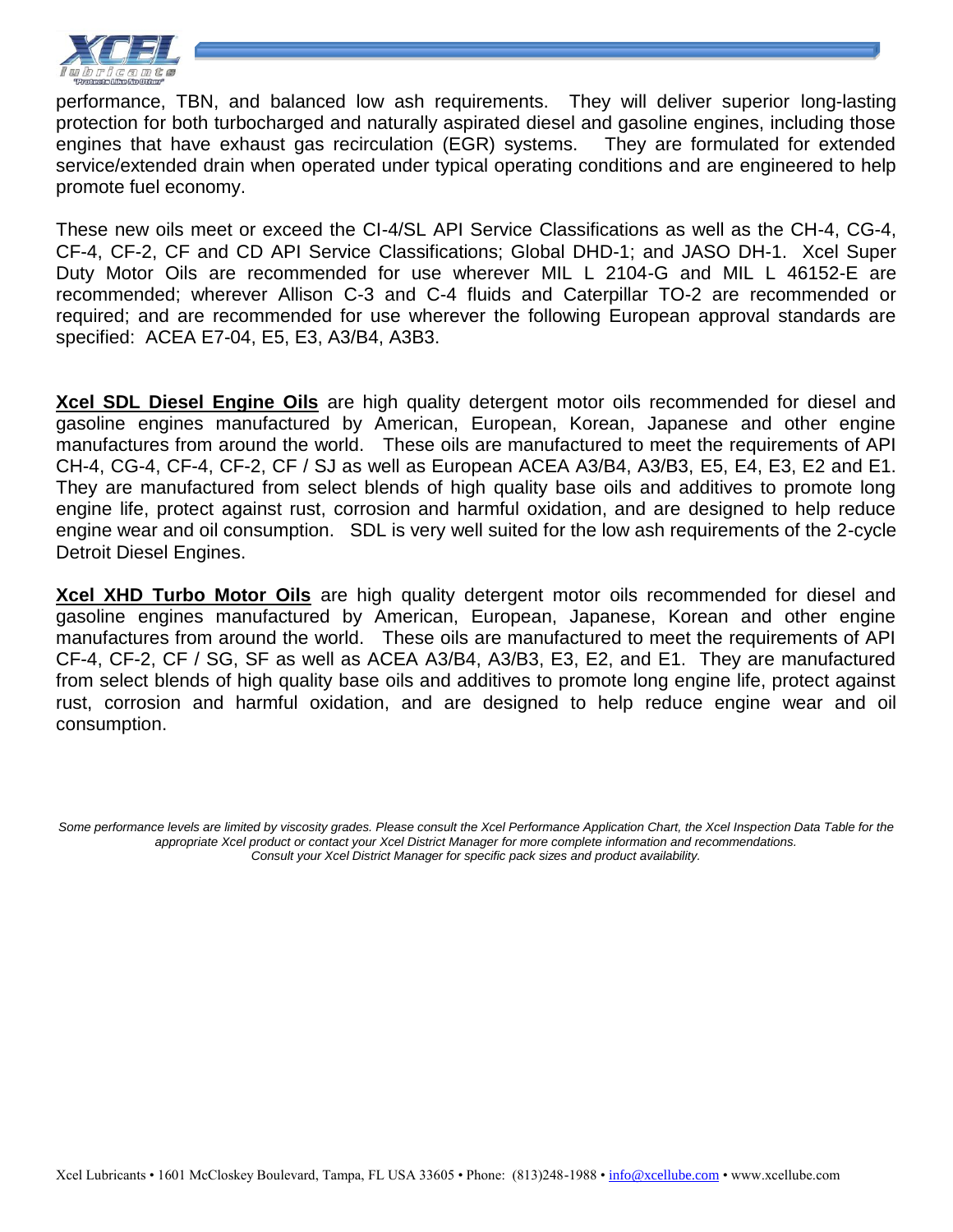

## **TYPICAL INSPECTION DATA**

|                                      | <b>API Gravity</b> | Flash Point<br>C. | Viscosity cSt<br>@100C | Viscosity cSt<br>@40C | VI  | Pour<br>Point, C. | <b>TBN</b><br>$(D-2896)$ |
|--------------------------------------|--------------------|-------------------|------------------------|-----------------------|-----|-------------------|--------------------------|
| Xcel Maximum Duty-Plus<br>Motor Oils |                    |                   |                        |                       |     |                   |                          |
| 15W-40*                              | 29.5               | 220               | 15.80                  | 118                   | 140 | $-30$             | 10                       |
|                                      |                    |                   |                        |                       |     |                   |                          |
| Xcel Extra Duty Motor Oils           |                    |                   |                        |                       |     |                   |                          |
| 40                                   | 28.0               | 230               | 14.50                  | 133.0                 | 109 | $-18$             | 13                       |
| 50                                   | 27.5               | 240               | 18.50                  | 192.0                 | 108 | $-12$             | 13                       |
| 15W-40                               | 29.6               | 215               | 15.50                  | 115.0                 | 130 | $-30$             | 13                       |
| $20W - 50$                           | 27.5               | 230               | 17.0                   | 156                   | 118 | $-25$             | 13                       |
|                                      |                    |                   |                        |                       |     |                   |                          |
| Xcel Super Duty Motor Oils           |                    |                   |                        |                       |     |                   |                          |
| 10W-30                               | 29.5               | 205               | 10.40                  | 68.4                  | 140 | $-36$             | 10                       |
| 15W-40                               | 28.5               | 210               | 15.00                  | 101.0                 | 155 | $-30$             | 10                       |
| 20W-50                               | 27.0               | 220               | 17.50                  | 158.0                 | 122 | $-24$             | 10                       |
| 10W                                  | 29.5               | 190               | 6.60                   | 37.0                  | 140 | $-33$             | 10                       |
| 30                                   | 28.5               | 220               | 11.20                  | 88.0                  | 105 | $-21$             | 10                       |
| 40                                   | 28.0               | 230               | 14.50                  | 133.0                 | 104 | $-18$             | 10                       |
| 50                                   | 27.5               | 240               | 18.50                  | 192.0                 | 103 | $-12$             | 10                       |
| Xcel SDL Diesel Engine Oils          |                    |                   |                        |                       |     |                   |                          |
| 15W-40                               | 29.0               | 210               | 14.00                  | 100.0                 | 130 | $-27$             | report                   |
| 40                                   | 28.0               | 220               | 14.60                  | 141.0                 | 95  | $-12$             | report                   |
| 50                                   | 27.5               | 230               | 17.90                  | 189.0                 | 95  | $-12$             | Report                   |
| XHD Turbo                            |                    |                   |                        |                       |     |                   |                          |
| 5W-30                                | 30.5               | 190               | 10.20                  | 60.0                  | 157 | $-39$             | report                   |
| 10W-30                               | 29.5               | 200               | 10.50                  | 69.0                  | 140 | $-35$             | report                   |
| 10W-40                               | 30.0               | 200               | 13.50                  | 97.0                  | 145 | $-32$             | report                   |
| 15W-40                               | 29.0               | 210               | 14.00                  | 100.0                 | 135 | $-27$             | report                   |
| 20W-50                               | 28.9               | 220               | 18.00                  | 165.0                 | 125 | $-18$             | report                   |
| 25W-50                               | 29.6               | 230               | 18.00                  | 165.0                 | 125 | $-18$             | report                   |
| 10                                   | 29.5               | 190               | 5.90                   | 37.0                  | 100 | $-15$             | report                   |
| 30                                   | 28.5               | 210               | 11.80                  | 103.0                 | 100 | $-15$             | report                   |
| 40                                   | 28.0               | 220               | 14.60                  | 141.0                 | 100 | $-12$             | report                   |
| 50                                   | 27.5               | 230               | 17.90                  | 189.0                 | 100 | $-12$             | report                   |

\* Also meets 1% maximum ash requirements